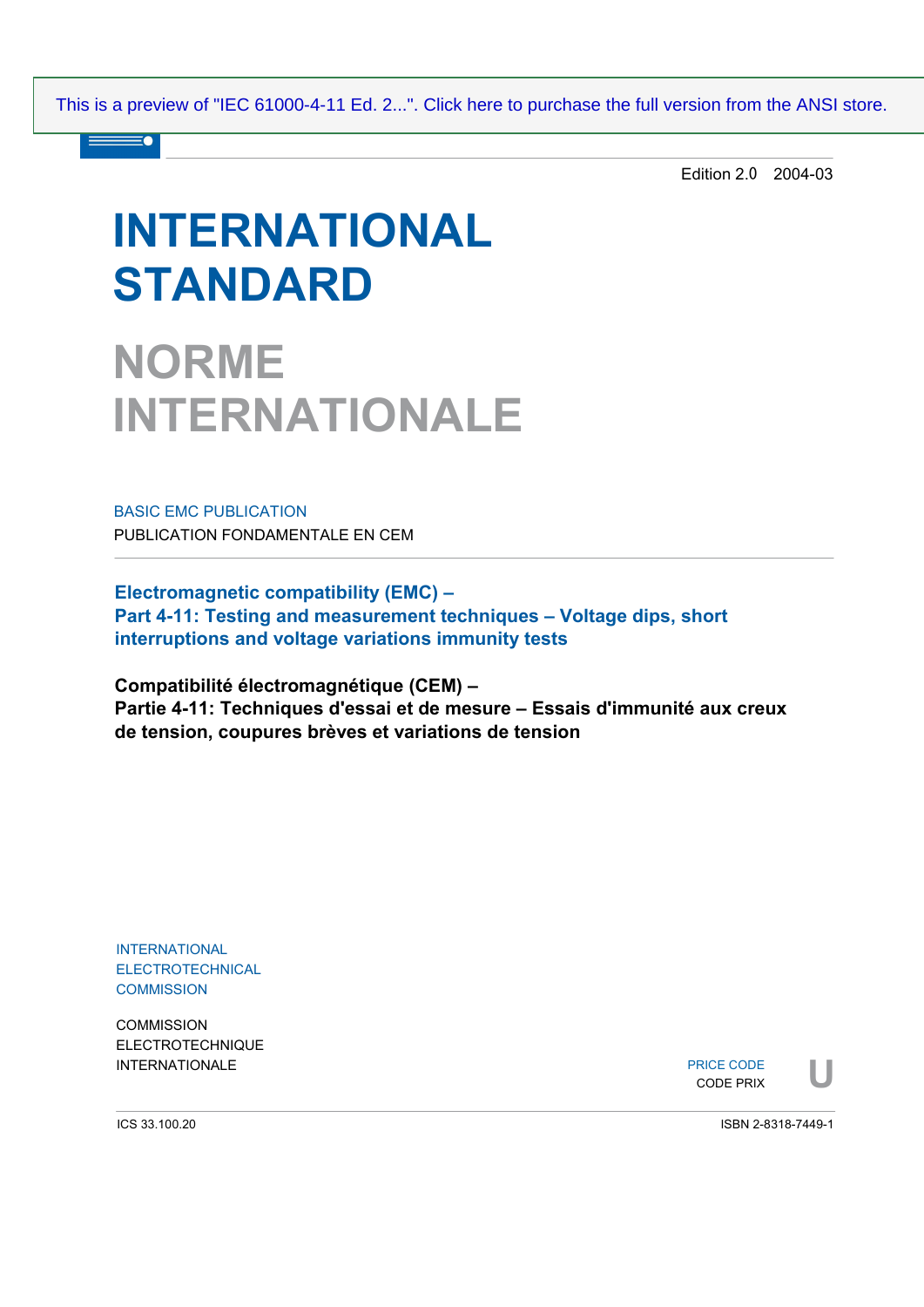SC 77A/Publication 61000-4-11 (2004), Second edition/I-SH 01

#### **ELECTROMAGNETIC COMPATIBILITY (EMC) –**

#### **Part 4-11: Testing and measurement techniques – Voltage dips, short interruptions and voltage variations immunity tests**

#### **INTERPRETATION SHEET 1**

This interpretation sheet has been prepared by subcommittee 77A: Low frequency phenomena, of IEC technical committee 77: Electromagnetic compatibility.

The text of this interpretation sheet is based on the following documents:

| ISH         | Report on voting |
|-------------|------------------|
| 77A/726/ISH | 77A/731/RVD      |

Full information on the voting for the approval of this interpretation sheet can be found in the report on voting indicated in the above table.

 $\frac{1}{2}$ 

**Interpretation of the rise-time and fall-time requirements during EUT testing in IEC 61000-4-11:2004: Electromagnetic compatibility (EMC) – Part 4-11: Testing and measurement techniques – Voltage dips, short interruptions and voltage variations immunity tests.** 

- 1) In IEC 61000-4-11:2004, Table 4 does not apply to EUT (equipment under test) testing. Table 4 is for generator calibration and design only.
- 2) With reference to Table 1 and Table 2, there is no requirement in 61000-4-11:2004 for rise-time and fall-time when testing EUT; therefore, it is not necessary to measure these parameters during tests.
- 3) With reference to Table 4, all of the requirements apply to design and calibration of the generator. The requirements of Table 4 only apply when the load is a non-inductive 100  $\Omega$ resistor. The requirements of Table 4 do not apply during EUT testing.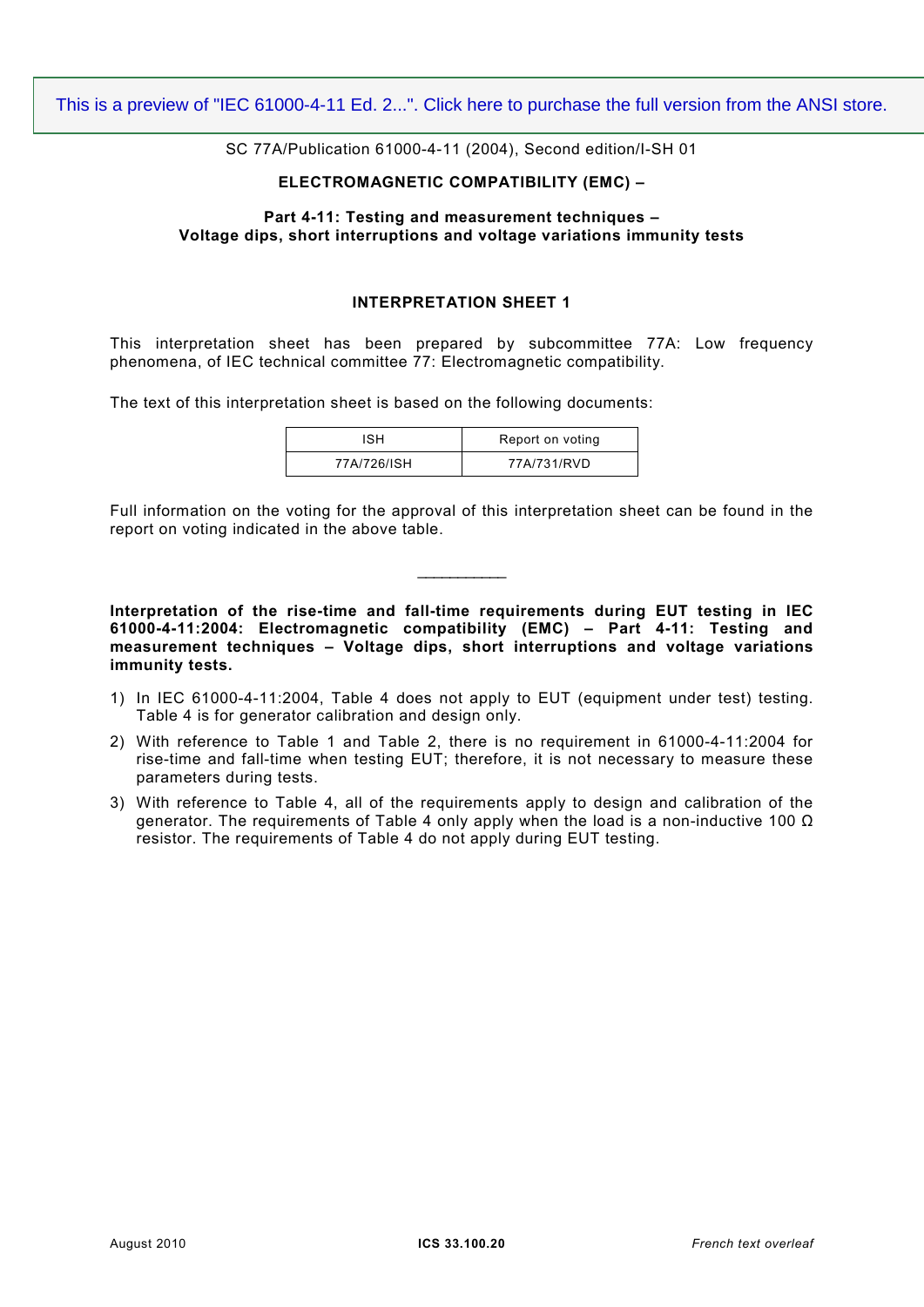| 1  |                                                                                       |
|----|---------------------------------------------------------------------------------------|
| 2  |                                                                                       |
| 3  |                                                                                       |
| 4  |                                                                                       |
| 5  |                                                                                       |
| 6  |                                                                                       |
| 7  |                                                                                       |
| 8  |                                                                                       |
| 9  |                                                                                       |
| 10 |                                                                                       |
|    |                                                                                       |
|    |                                                                                       |
|    |                                                                                       |
|    |                                                                                       |
|    |                                                                                       |
|    |                                                                                       |
|    |                                                                                       |
|    |                                                                                       |
|    |                                                                                       |
|    |                                                                                       |
|    | Figure 4 - Phase-to-neutral and phase-to-phase testing on three-phase systems17       |
|    | Figure A.1 – Circuit for determining the inrush current drive capability of the short |
|    | Figure A.2 - Circuit for determining the peak inrush current requirement of an EUT 21 |
|    | Figure C.1 - Schematics of test instrumentation for voltage dips, short interruptions |
|    | Figure C.2 - Schematic of test instrumentation for three-phase voltage dips, short    |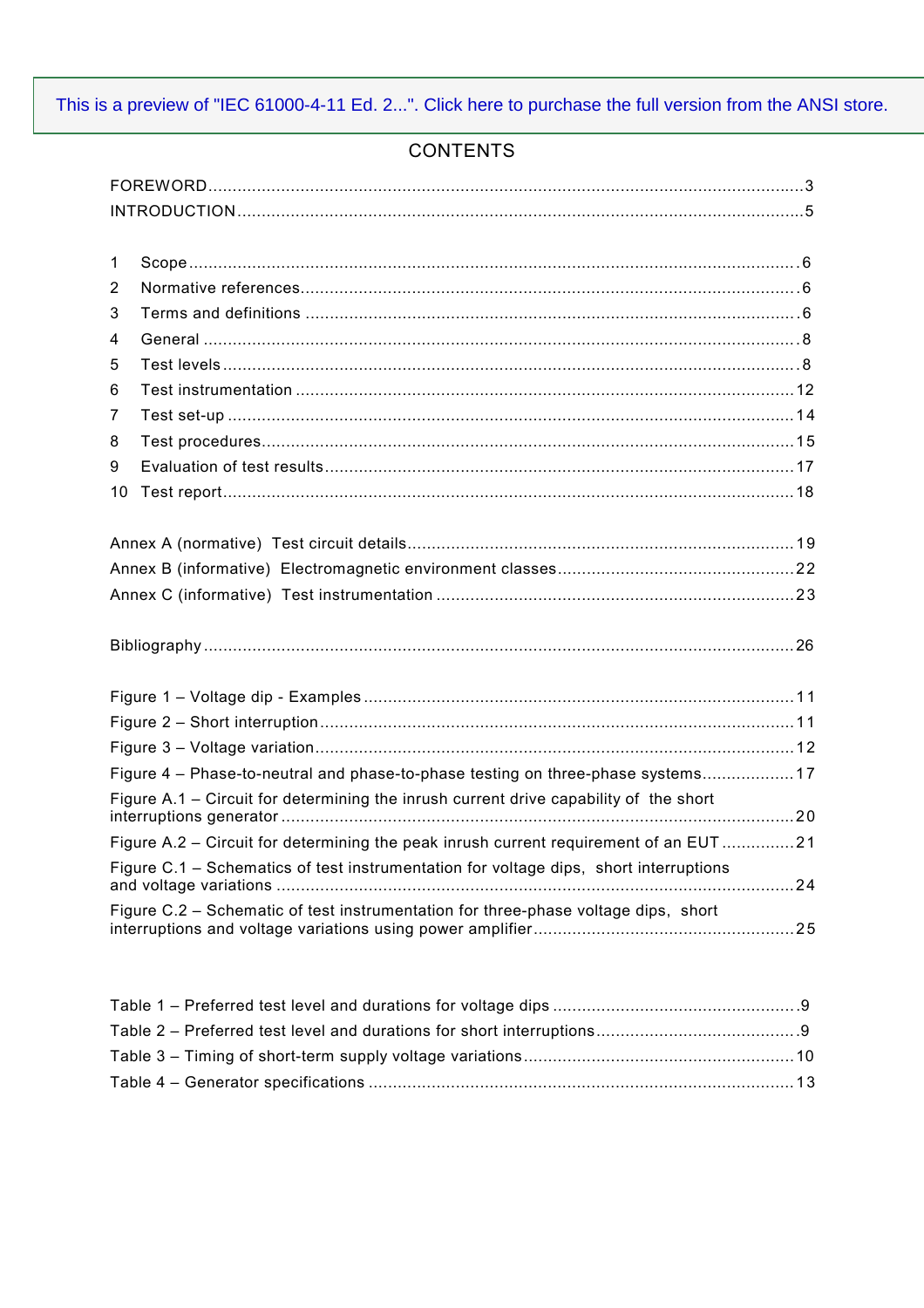## INTERNATIONAL ELECTROTECHNICAL COMMISSION  $\frac{1}{2}$

## **ELECTROMAGNETIC COMPATIBILITY (EMC) –**

## **Part 4-11: Testing and measurement techniques – Voltage dips, short interruptions and voltage variations immunity tests**

#### FOREWORD

- 1) The International Electrotechnical Commission (IEC) is a worldwide organization for standardization comprising all national electrotechnical committees (IEC National Committees). The object of IEC is to promote international co-operation on all questions concerning standardization in the electrical and electronic fields. To this end and in addition to other activities, IEC publishes International Standards, Technical Specifications, Technical Reports, Publicly Available Specifications (PAS) and Guides (hereafter referred to as "IEC Publication(s)"). Their preparation is entrusted to technical committees; any IEC National Committee interested in the subject dealt with may participate in this preparatory work. International, governmental and nongovernmental organizations liaising with the IEC also participate in this preparation. IEC collaborates closely with the International Organization for Standardization (ISO) in accordance with conditions determined by agreement between the two organizations.
- 2) The formal decisions or agreements of IEC on technical matters express, as nearly as possible, an international consensus of opinion on the relevant subjects since each technical committee has representation from all interested IEC National Committees.
- 3) IEC Publications have the form of recommendations for international use and are accepted by IEC National Committees in that sense. While all reasonable efforts are made to ensure that the technical content of IEC Publications is accurate, IEC cannot be held responsible for the way in which they are used or for any misinterpretation by any end user.
- 4) In order to promote international uniformity, IEC National Committees undertake to apply IEC Publications transparently to the maximum extent possible in their national and regional publications. Any divergence between any IEC Publication and the corresponding national or regional publication shall be clearly indicated in the latter.
- 5) IEC provides no marking procedure to indicate its approval and cannot be rendered responsible for any equipment declared to be in conformity with an IEC Publication.
- 6) All users should ensure that they have the latest edition of this publication.
- 7) No liability shall attach to IEC or its directors, employees, servants or agents including individual experts and members of its technical committees and IEC National Committees for any personal injury, property damage or other damage of any nature whatsoever, whether direct or indirect, or for costs (including legal fees) and expenses arising out of the publication, use of, or reliance upon, this IEC Publication or any other IEC Publications.
- 8) Attention is drawn to the Normative references cited in this publication. Use of the referenced publications is indispensable for the correct application of this publication.
- 9) Attention is drawn to the possibility that some of the elements of this IEC Publication may be the subject of patent rights. IEC shall not be held responsible for identifying any or all such patent rights.

International Standard IEC 61000-4-11 has been prepared by subcommittee 77A: Low frequency phenomena, of IEC technical committee 77: Electromagnetic compatibility.

This second edition cancels and replaces the first edition published in 1994 and its amendment 1 (2000). This second edition constitutes a technical revision in which

- 1) preferred test values and durations have been added for the different environment classes;
- 2) the tests for the three-phase systems have been specified.

It forms part 4-11 of IEC 61000. It has the status of a Basic EMC Publication in accordance with IEC Guide 107.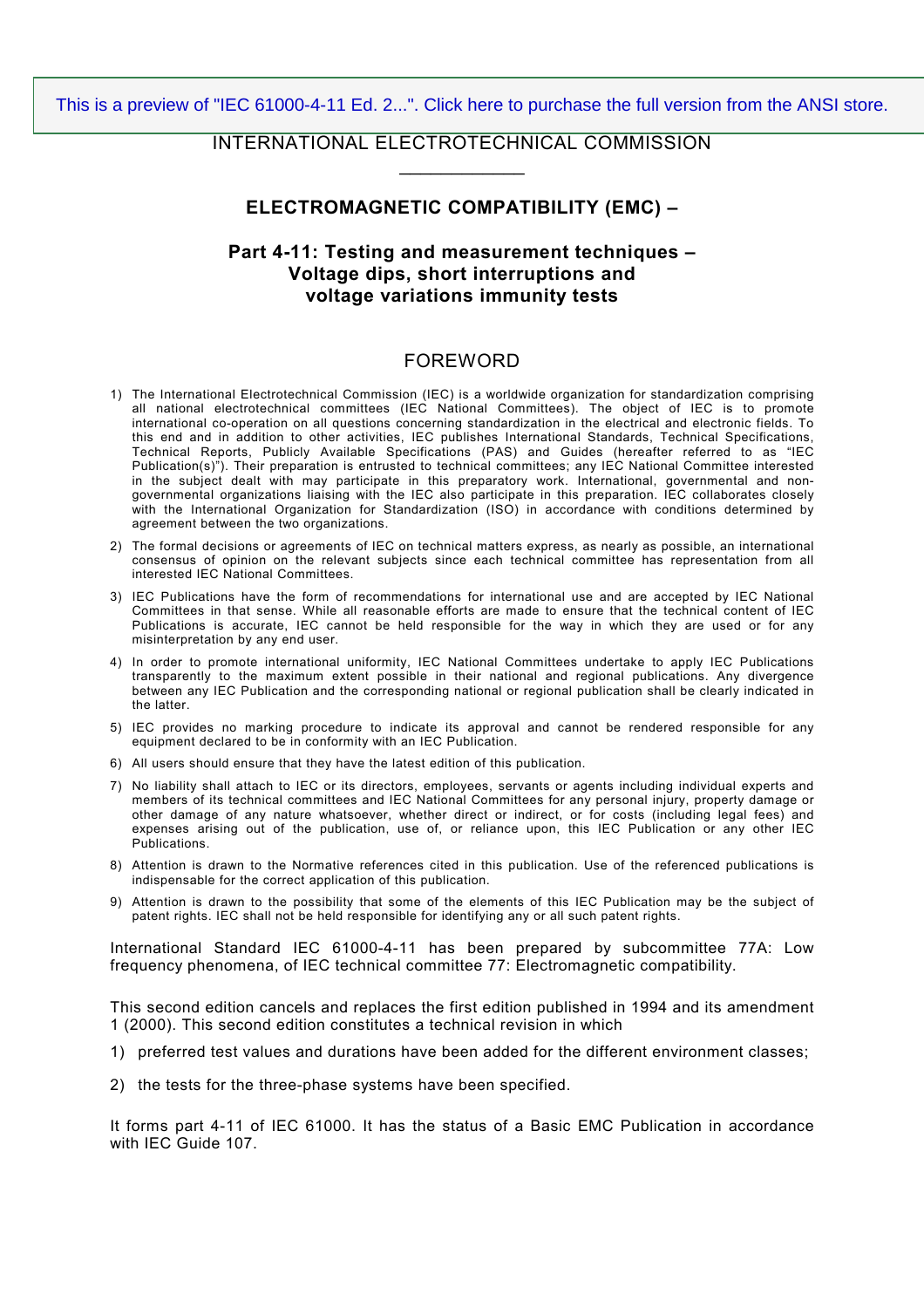The text of this standard is based on the following documents:

| <b>FDIS</b>  | Report on voting |
|--------------|------------------|
| 77A/452/FDIS | 77A/455/RVD      |

Full information on the voting for the approval of this standard can be found in the report on voting indicated in the above table.

This publication has been drafted in accordance with the ISO/IEC Directives, Part 2.

The committee has decided that the contents of this publication will remain unchanged until 2008. At this date, the publication will be

- $\cdot$  reconfirmed;
- withdrawn;
- replaced by a revised edition, or
- amended.

The contents of the interpretation sheet 1 of August 2010 have been included in this copy.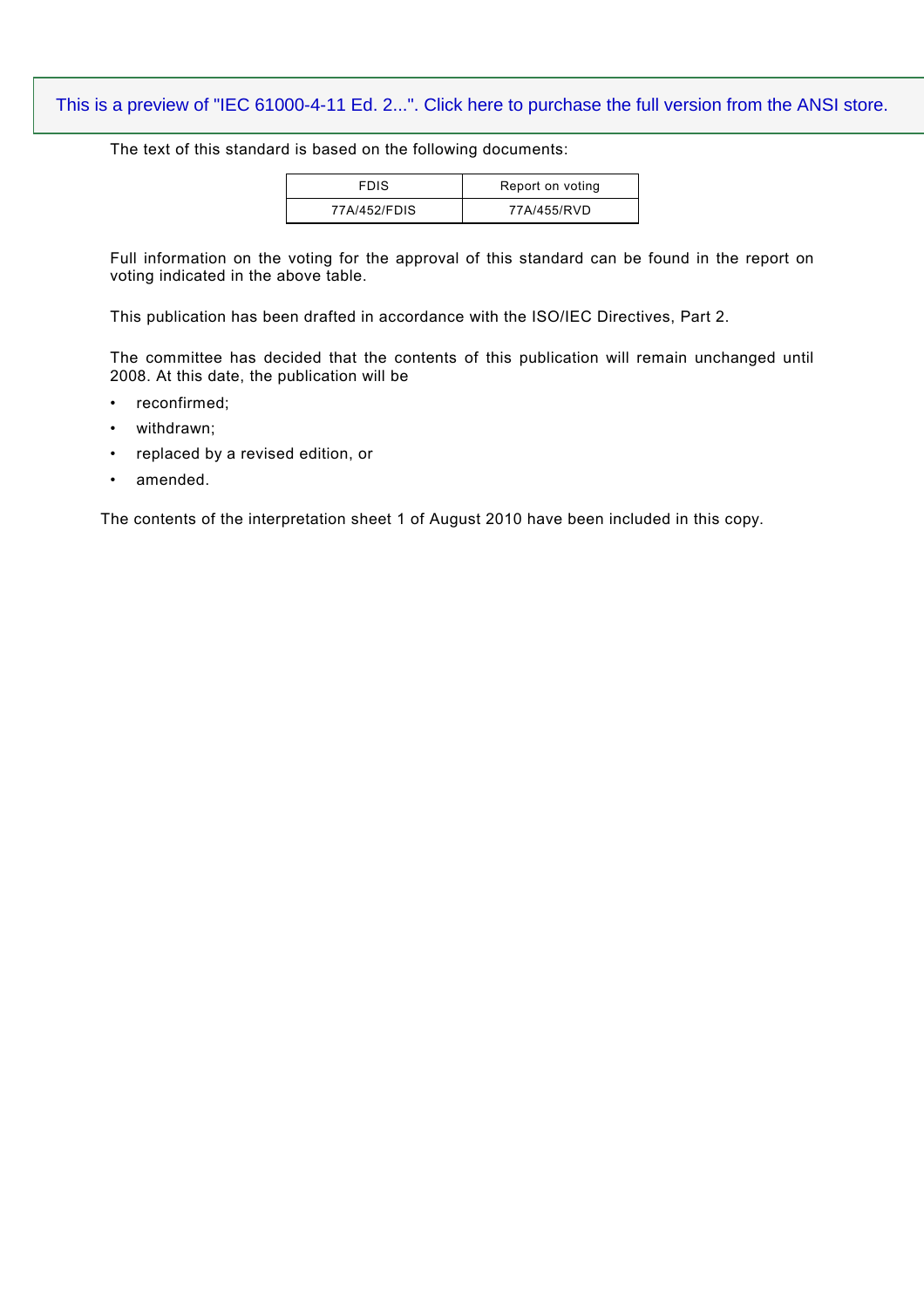## **INTRODUCTION**

IEC 61000 is published in separate parts according to the following structure:

#### **Part 1: General**

General considerations (introduction, fundamental principles) Definitions, terminology

#### **Part 2: Environment**

Description of the environment

Classification of the environment

Compatibility levels

#### **Part 3: Limits**

Emission limits

Immunity limits (in so far as they do not fall under the responsibility of the product committees)

#### **Part 4: Testing and measurement techniques**

Measurement techniques Testing techniques

#### **Part 5: Installation and mitigation guidelines**

Installation guidelines Mitigation methods and devices

### **Part 6: Generic standards**

#### **Part 9: Miscellaneous**

Each part is further subdivided into several parts, published either as International Standards or as technical specifications or technical reports, some of which have already been published as sections. Others will be published with the part number followed by a dash and a second number identifying the subdivision (example: 61000-6-1).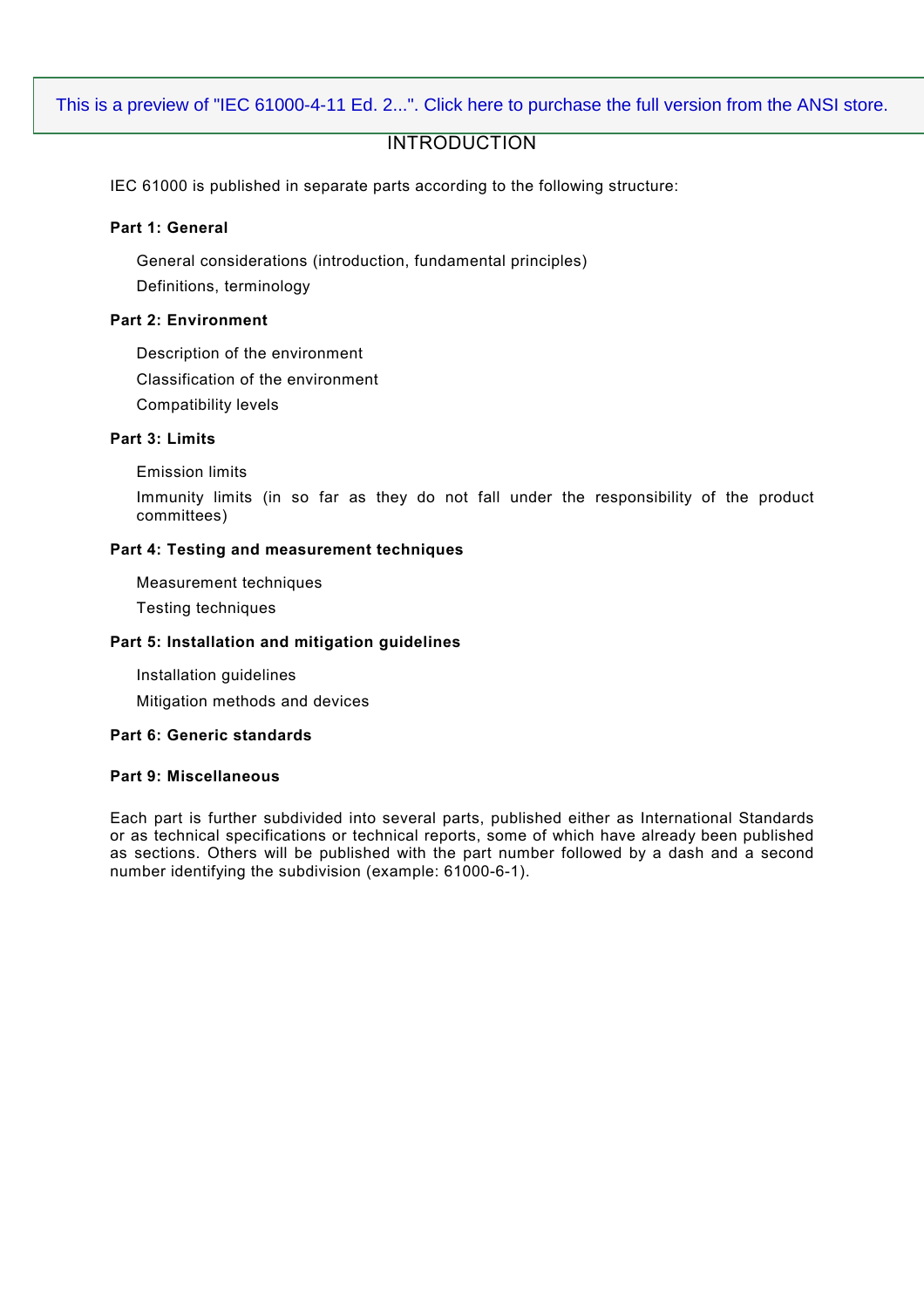## **3 Terms and definitions**

For the purpose of this document, the following terms and definitions apply: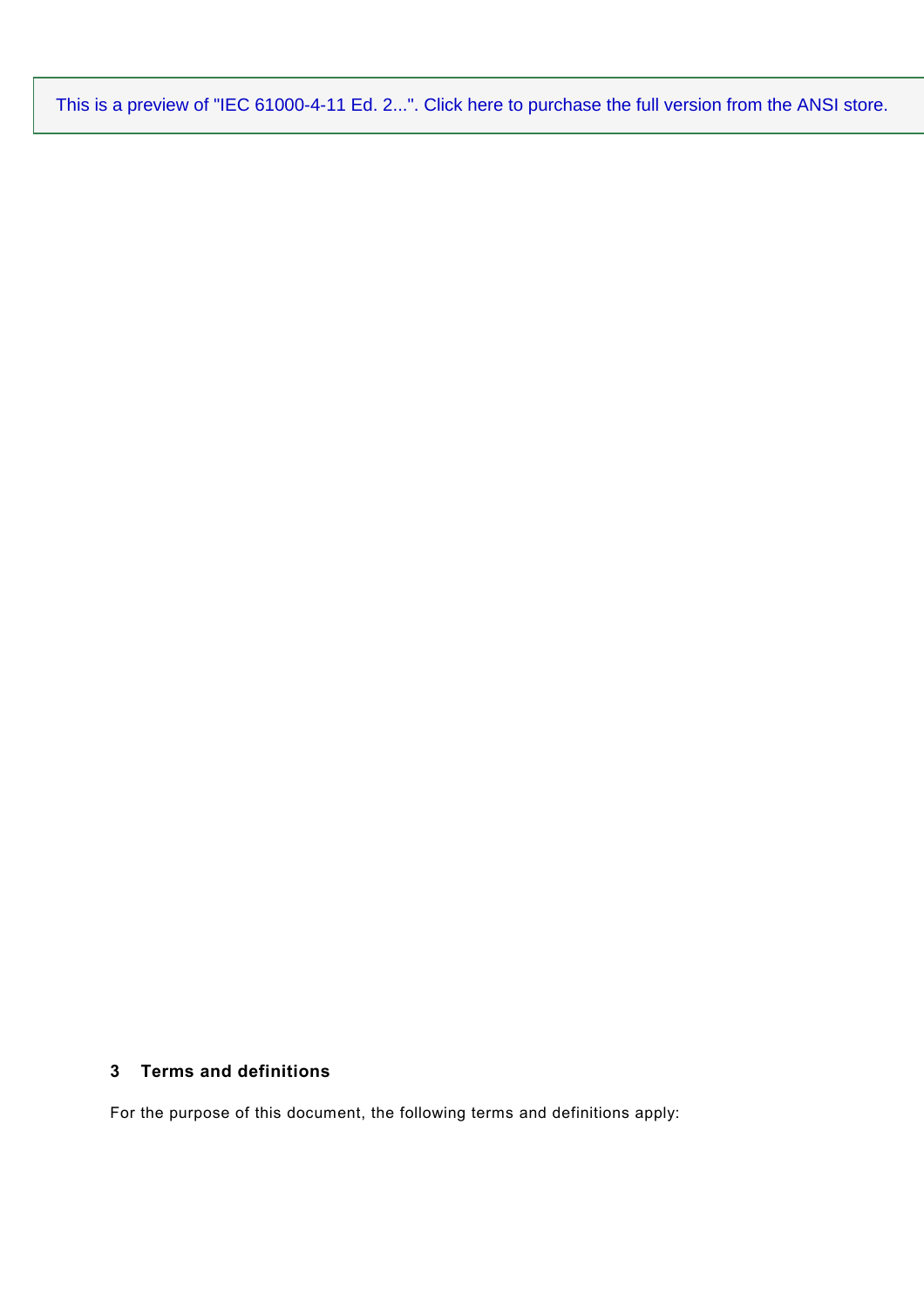SC 77A/Publication 61000-4-11 (2004), Deuxième édition/I-SH 01

#### **COMPATIBILITE ELECTROMAGNETIQUE (CEM) –**

#### **Partie 4-11: Techniques d'essai et de mesure – Essais d'immunité aux creux de tension, coupures brèves et variations de tension**

#### **FEUILLE D'INTERPRÉTATION 1**

Cette feuille d'interprétation a été établie par le sous-comité 77A: Phénomènes basse fréquence, du comité d'études 77 de la CEI: Compatibilité électromagnétique.

Le texte de cette feuille d'interprétation est issue des documents suivants:

| ISH.         | Rapport de vote |
|--------------|-----------------|
| 77A/726/FDIS | 77A/731/RVD     |

Le rapport de vote indiqué dans le tableau ci-dessus donne toute information sur le vote ayant abouti à l'approbation de cette feuille d'interprétation.

 $\overline{\phantom{a}}$ 

**Interprétation des exigences pour les temps de montée et des temps de descente pendant les essais d'EST dans la CEI 61000-4-11:2004: Compatibilité électromagnétique (CEM) – Partie 4-11: Techniques d'essai et de mesure – Essais d'immunité aux creux de tension, coupures brèves et variations de tension.** 

- 1) Dans la CEI 61000-4-11:2004, le Tableau 4 ne s'applique pas à l'essai sur l'EST (équipement soumis au test). Le Tableau 4 est seulement pour l'étalonnage et la conception du générateur.
- 2) En ce qui concerne le Tableau 1 et le Tableau 2, il n'y a pas d'exigence dans la CEI 61000-4-11:2004 pour le temps de montée et le temps de descente lorsque l'on essaie l'EST; c'est pourquoi, il n'est pas nécessaire de mesurer ces paramètres pendant les essais.
- 3) En ce qui concerne le Tableau 4, toutes les exigences s'appliquent à la conception et à l'étalonnage du générateur. Les exigences du Tableau 4 s'appliquent seulement quand la charge est une résistance non-inductive de 100 Ω. Les exigences du Tableau 4 ne s'appliquent pas pendant l'essai de l'EST.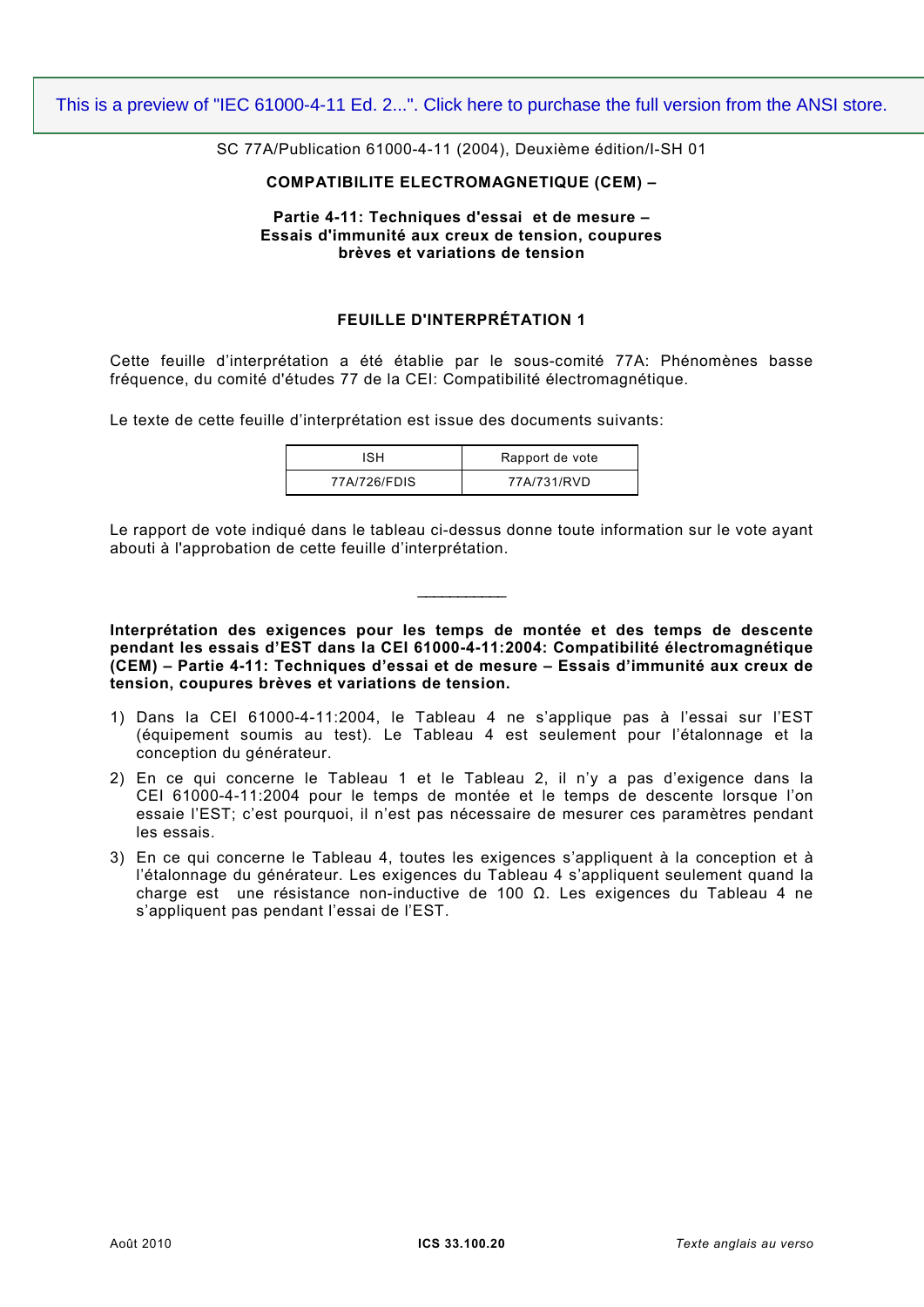| SOMMAIRE |
|----------|
|----------|

| 1  |                                                                                                                                                                                  |  |
|----|----------------------------------------------------------------------------------------------------------------------------------------------------------------------------------|--|
| 2  |                                                                                                                                                                                  |  |
| 3  |                                                                                                                                                                                  |  |
| 4  |                                                                                                                                                                                  |  |
| 5  |                                                                                                                                                                                  |  |
| 6  |                                                                                                                                                                                  |  |
| 7  |                                                                                                                                                                                  |  |
| 8  |                                                                                                                                                                                  |  |
| 9  |                                                                                                                                                                                  |  |
| 10 |                                                                                                                                                                                  |  |
|    |                                                                                                                                                                                  |  |
|    |                                                                                                                                                                                  |  |
|    | Annexe B (informative) Classes d'environnement électromagnétique 48                                                                                                              |  |
|    |                                                                                                                                                                                  |  |
|    |                                                                                                                                                                                  |  |
|    |                                                                                                                                                                                  |  |
|    |                                                                                                                                                                                  |  |
|    |                                                                                                                                                                                  |  |
|    |                                                                                                                                                                                  |  |
|    |                                                                                                                                                                                  |  |
|    | Figure 4 - Essai phase neutre et phase phase des systèmes triphasés 43                                                                                                           |  |
|    | Figure A.1 – Circuit utilisé pour déterminer le courant d'appel crête du générateur                                                                                              |  |
|    |                                                                                                                                                                                  |  |
|    | Figure A.2 - Circuit utilisé pour déterminer les conditions requises sur la valeur crête                                                                                         |  |
|    | Figure C.1 – Schémas des instruments d'essai pour les creux de tension, les coupures                                                                                             |  |
|    | Figure C.2 – Schéma des instruments d'essai pour les creux de tension, les coupures<br>brèves et les variations de tension triphasés à l'aide d'un amplificateur de puissance 51 |  |
|    | Tableau 1 – Durées et niveaux d'essai préférés pour les creux de tension 35                                                                                                      |  |
|    |                                                                                                                                                                                  |  |
|    |                                                                                                                                                                                  |  |
|    | Tableau 2 – Durées et niveaux d'essai préférés pour les coupures brèves 35<br>Tableau 3 – Durée des variations de tension d'alimentation à court terme36                         |  |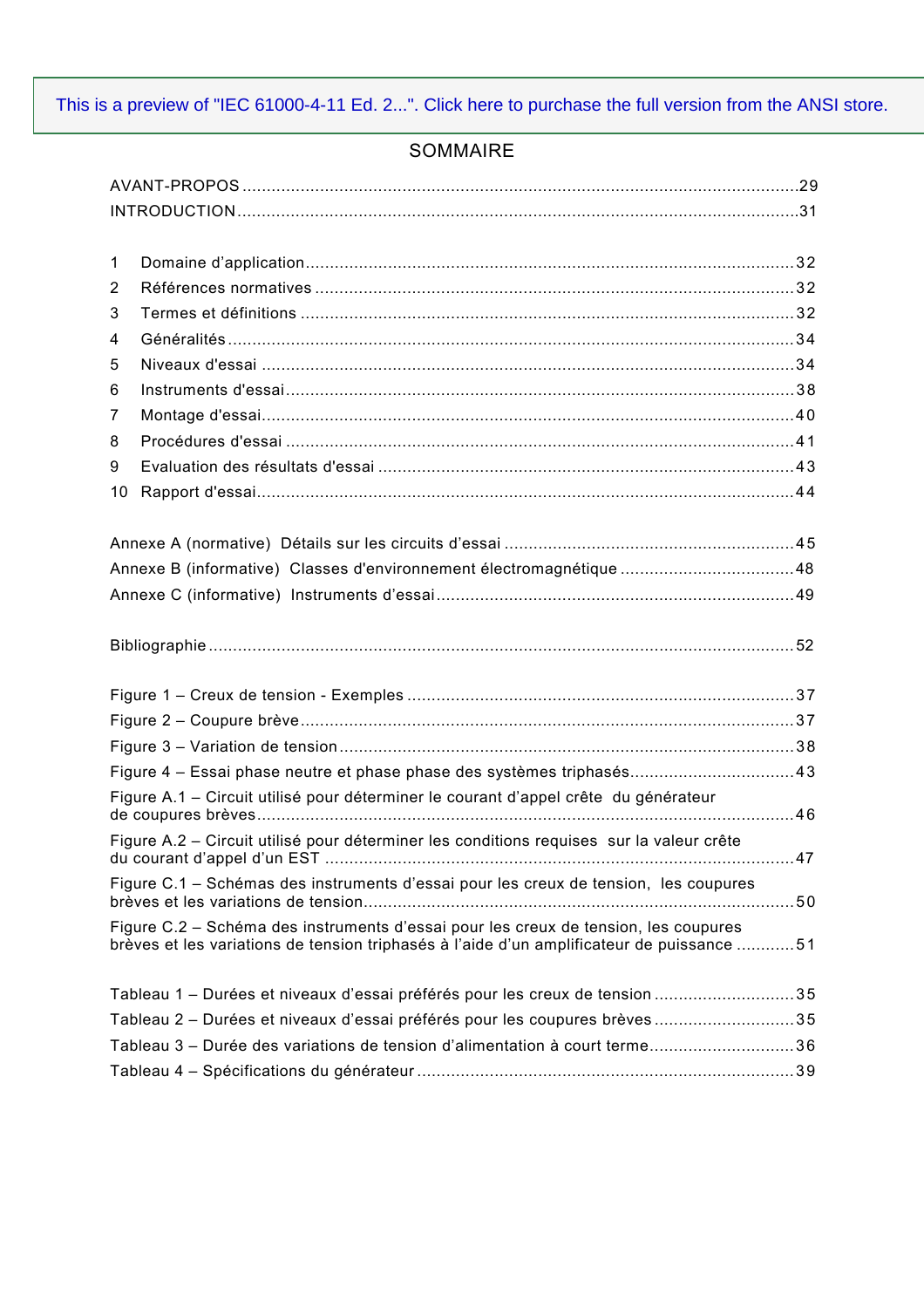## **COMMISSION ÉLECTROTECHNIQUE INTERNATIONALE**

## **COMPATIBILITÉ ÉLECTROMAGNÉTIQUE (CEM) –**

## Partie 4-11: Techniques d'essai et de mesure -Essais d'immunité aux creux de tension, coupures brèves et variations de tension

#### **AVANT-PROPOS**

- 1) La Commission Electrotechnique Internationale (CEI) est une organisation mondiale de normalisation composée de l'ensemble des comités électrotechniques nationaux (Comités nationaux de la CEI). La CEI a pour objet de favoriser la coopération internationale pour toutes les questions de normalisation dans les domaines de l'électricité et de l'électronique. A cet effet, la CEI - entre autres activités - publie des Normes internationales, des Spécifications techniques, des Rapports techniques, des Spécifications accessibles au public (PAS) et des Guides (ci-après dénommés "Publication(s) de la CEI"). Leur élaboration est confiée à des comités d'études, aux travaux desquels tout Comité national intéressé par le sujet traité peut participer. Les organisations internationales, gouvernementales et non gouvernementales, en liaison avec la CEI, participent également aux travaux. La CEI collabore étroitement avec l'Organisation Internationale de Normalisation (ISO), selon des conditions fixées par accord entre les deux organisations.
- 2) Les décisions ou accords officiels de la CEI concernant les questions techniques représentent, dans la mesure du possible, un accord international sur les sujets étudiés, étant donné que les Comités nationaux de la CEI intéressés sont représentés dans chaque comité d'études.
- 3) Les Publications de la CEI se présentent sous la forme de recommandations internationales et sont agréées comme telles par les Comités nationaux de la CEI. Tous les efforts raisonnables sont entrepris afin que la CEI s'assure de l'exactitude du contenu technique de ses publications; la CEI ne peut pas être tenue responsable de l'éventuelle mauvaise utilisation ou interprétation qui en est faite par un quelconque utilisateur final.
- 4) Dans le but d'encourager l'uniformité internationale, les Comités nationaux de la CEI s'engagent, dans toute la mesure possible, à appliquer de facon transparente les Publications de la CEI dans leurs publications nationales et régionales. Toutes divergences entre toutes Publications de la CEI et toutes publications nationales ou régionales correspondantes doivent être indiquées en termes clairs dans ces dernières.
- 5) La CEI n'a prévu aucune procédure de marquage valant indication d'approbation et n'engage pas sa responsabilité pour les équipements déclarés conformes à une de ses Publications.
- 6) Tous les utilisateurs doivent s'assurer qu'ils sont en possession de la dernière édition de cette publication.
- 7) Aucune responsabilité ne doit être imputée à la CEI, à ses administrateurs, employés, auxiliaires ou mandataires, y compris ses experts particuliers et les membres de ses comités d'études et des Comités nationaux de la CEI, pour tout préjudice causé en cas de dommages corporels et matériels, ou de tout autre dommage de quelque nature que ce soit, directe ou indirecte, ou pour supporter les coûts (y compris les frais<br>de justice) et les dépenses découlant de la publication ou de l'utilisation de cette Publication de la CEI ou de toute autre Publication de la CEI, ou au crédit qui lui est accordé.
- 8) L'attention est attirée sur les références normatives citées dans cette publication. L'utilisation de publications référencées est obligatoire pour une application correcte de la présente publication.
- 9) L'attention est attirée sur le fait que certains des éléments de la présente Publication de la CEI peuvent faire<br>l'objet de droits de propriété intellectuelle ou de droits analogues. La CEI ne saurait être tenue pour responsable de ne pas avoir identifié de tels droits de propriété et de ne pas avoir signalé leur existence.

La Norme internationale CEI 61000-4-11 a été établie par le sous-comité 77A: Phénomènes basse fréquence, du comité d'études 77 de la CEI: Compatibilité électromagnétique.

Cette deuxième édition annule et remplace la première édition parue en 1994 et son amendement 1 (2000). Cette deuxième édition constitue une révision technique dans laquelle

- 1) des durées et niveaux d'essai préférés pour les différentes classes d'environnement ont été ajoutées ;
- 2) les essais pour les systèmes triphasés ont été précisés.

Elle constitue la partie 4-11 de la CEI 61000. Elle a le statut de publication fondamentale en CEM conformément au Guide 107 de la CEI.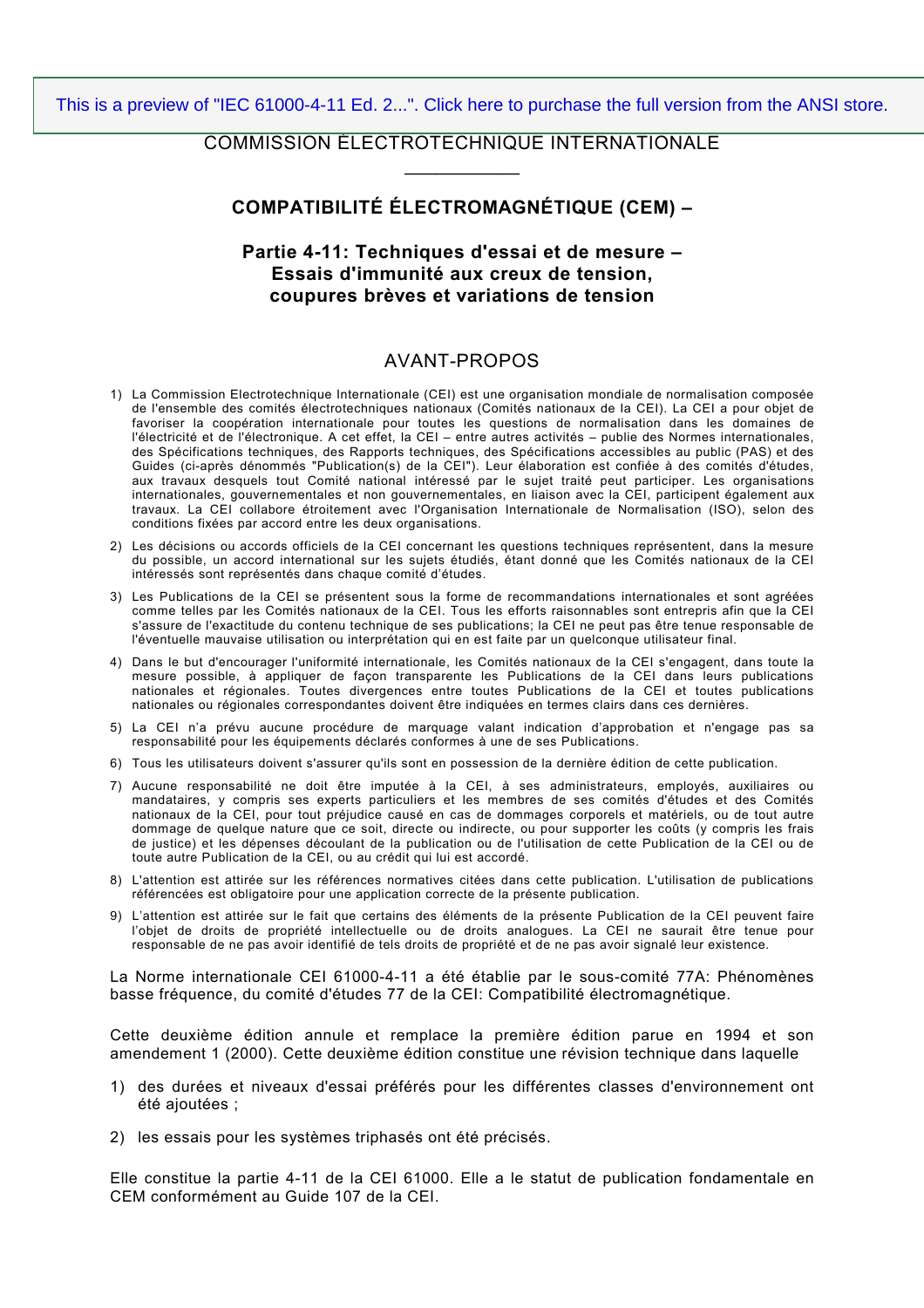Le texte de cette norme est issu des documents suivants:

| <b>FDIS</b>  | Rapport de vote |
|--------------|-----------------|
| 77A/452/FDIS | 77A/455/RVD     |

Le rapport de vote indiqué dans le tableau ci-dessus donne toute information sur le vote ayant abouti à l'approbation de cette norme.

Cette publication a été rédigée selon les Directives ISO/CEI, Partie 2.

Le comité a décidé que le contenu de cette publication ne sera pas modifié avant 2008. A cette date, la publication sera:

- $\bullet$ reconduite:
- supprimée;  $\ddot{\phantom{0}}$
- remplacée par une édition révisée, ou  $\bullet$
- amendée.  $\bullet$

Le contenu de la feuille d'interprétation 1 d'août 2010 a été pris en considération dans cet exemplaire.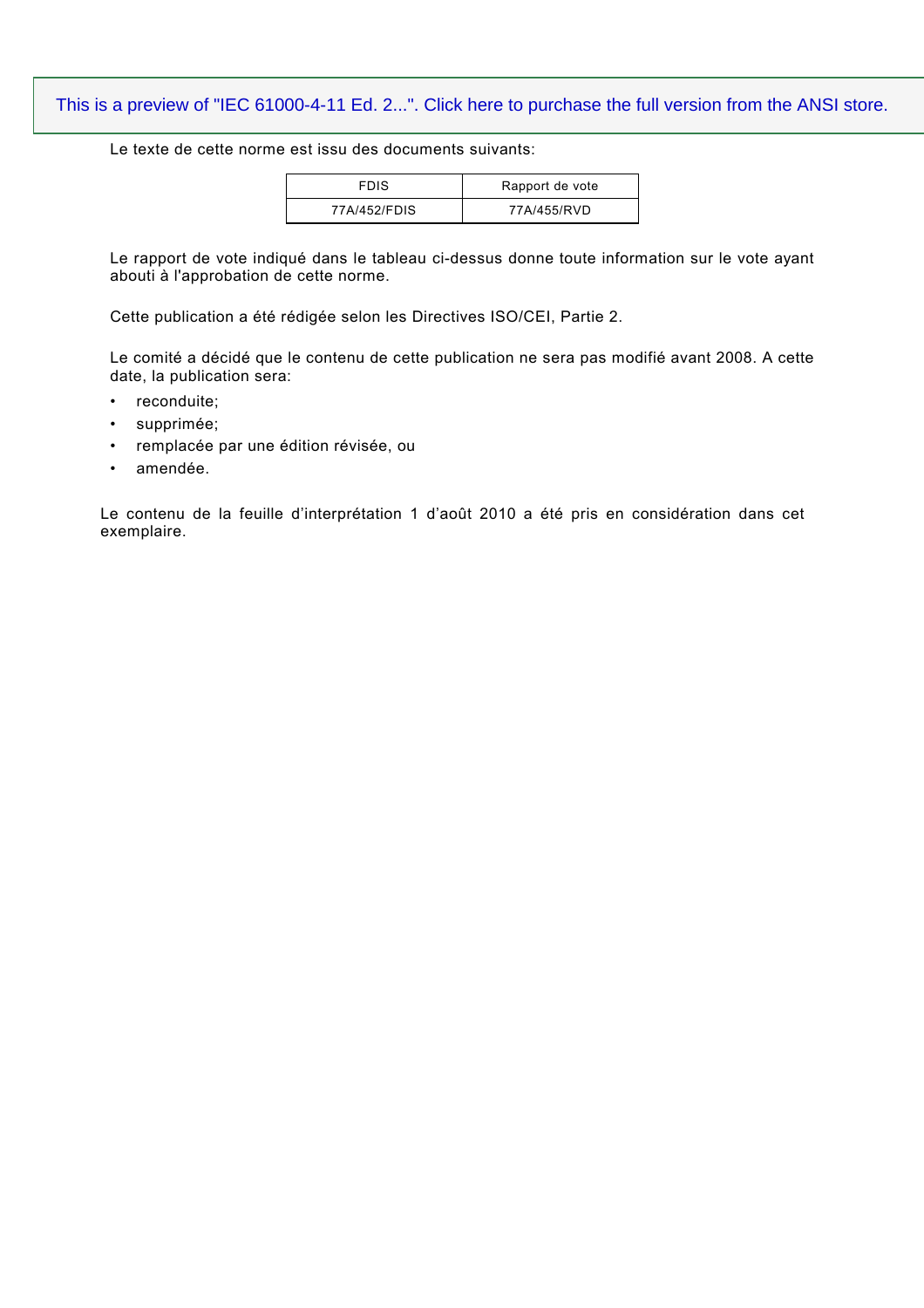### **INTRODUCTION**

La CEI 61000 est publiée sous forme de plusieurs parties, conformément à la structure suivante:

#### Partie 1: Généralités

Considérations générales (introduction, principes fondamentaux) Définitions, terminologie

#### **Partie 2: Environnement**

Description de l'environnement

Classification de l'environnement

Niveaux de compatibilité

#### Partie 3: Limites

Limites d'émissions

Limites d'immunité (dans la mesure où elles ne relèvent pas de la responsabilité des comités de produits)

#### Partie 4: Techniques d'essai et de mesure

Techniques de mesure

Techniques d'essai

#### Partie 5: Directives d'installation et d'atténuation

Directives d'installation Méthodes et dispositifs d'atténuation

#### Partie 6: Normes génériques

#### Partie 9: Divers

Chaque partie est à son tour subdivisée en plusieurs parties, publiées soit comme Normes internationales, soit comme spécifications techniques ou rapports techniques, dont certaines ont déjà été publiées en tant que sections. D'autres seront publiées sous le numéro de la partie, suivi d'un tiret et complété d'un second chiffre identifiant la subdivision (exemple:  $61000 - 6 - 1$ ).